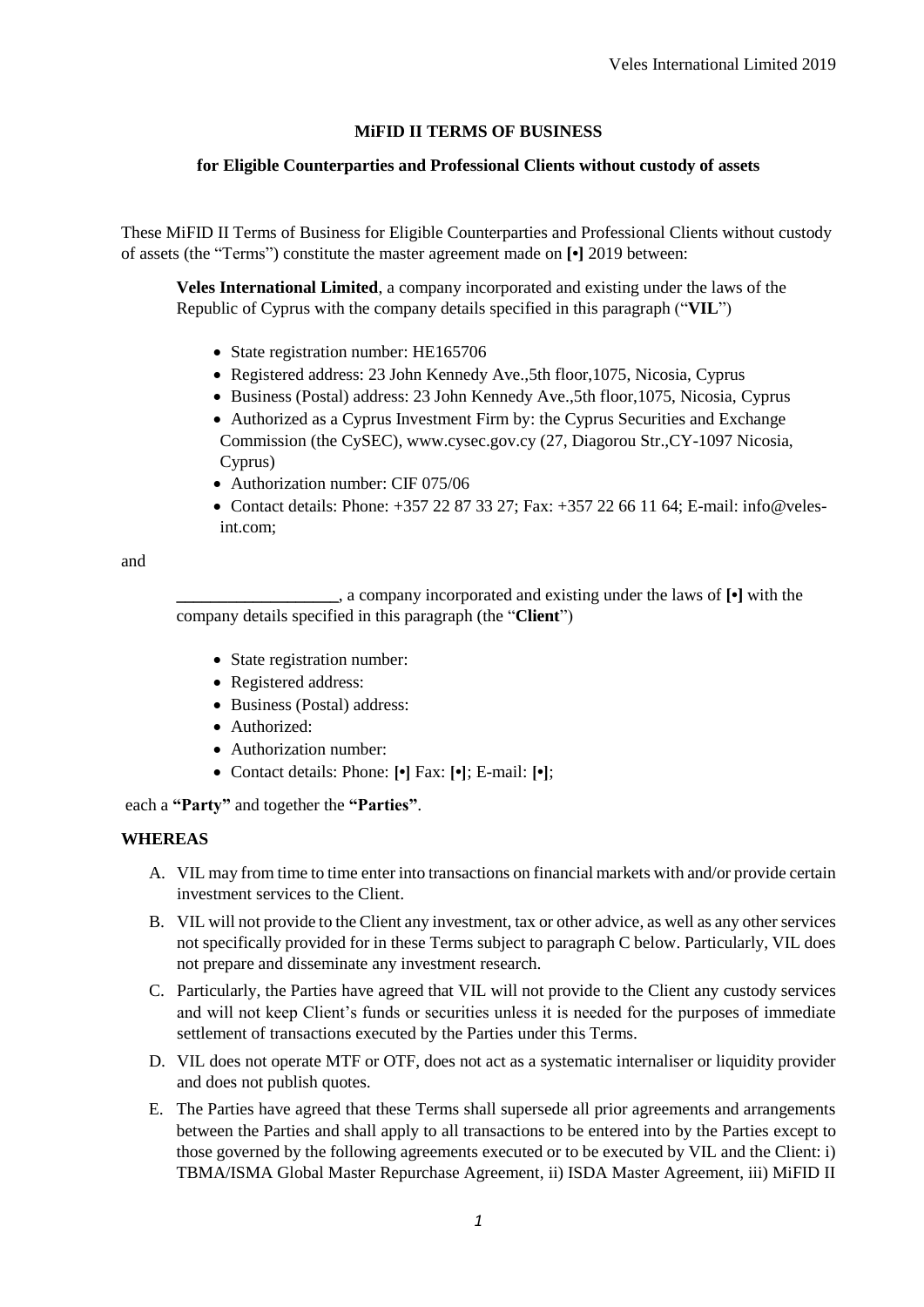Master Distribution Agreement, to the extent they do not contradict these Terms and the applicable provisions of MiFID II.

#### **IT IS HEREBY AGREED as follows:**

### **1. Definitions and interpretation**

**"Affiliate"** means in relation to VIL, any entity controlled, directly or indirectly, by VIL, any entity that controls, directly or indirectly, VIL or any entity directly or indirectly under the common control with VIL;

**"Authorised Person"** means a person whose name, details and signature, where appropriate, appears in the list of authorised persons (including traders), as provided and amended by the Client from time to time by giving notice to VIL in accordance with Clause 16, and who is authorised to give Instructions on behalf of the Client;

**"Business Day"** means a day on which commercial banks are generally open for business (including dealing in foreign exchange and foreign currency deposits) in Nicosia, Cyprus;

**"Confidential Information"** means all information or material communicated between the Parties, including the contents of these Terms, provided that Confidential Information shall exclude information or material which at the time of its disclosure is, or which thereafter becomes, (in each case otherwise than as a result of any breach of confidentiality), part of the public domain by publication or otherwise;

**"Confirmation"** means a written document VIL provides to the Client containing the terms and conditions of each particular Transaction entered into by VIL with of for the Client in accordance with the Instruction, as well as VIL's fees and cost, if applicable and payable by the Client, related to such Transaction;

**"CySEC"** means Cyprus Securities and Exchange Commission;

**"End Investor" or "End Client"** means any client of the Client to whom the Client is providing investment services in connection with this Terms;

"**Force Majeure**" means any event preventing either Party from performing any or all of its obligations under these Terms which arises from or is attributable to acts, events, omissions or accidents beyond the reasonable control of the Party so prevented, including, without limitation, nationalisation, expropriation or other governmental actions; any change of law or regulation; any law, order or regulation of a governmental, supranational or regulatory body; regulation of the banking or securities industry (including changes in market rules); postal or other strikes, lock-outs or other industrial disputes (whether involving the workforce of the Party so prevented or of any other party), act of terrorism or of God, fire, flood, storm, war, riot, civil commotion, malicious damage; failure or breakdown in communications, computer facilities or software; and the failure of any relevant exchange, clearing house, settlement system or broker for any reason to perform its obligations;

**"Instructions" or "Trading Instructions"** means instructions in writing, or in such other form as may be agreed from time to time between the Parties, received by VIL from or on behalf of the Client;

"**Insolvency Event**" means the occurrence, in respect of either Party, of any of the following events:

- a) it enters into a composition or arrangement or convenes a meeting of its creditors;
- b) a receiver, administrative receiver or a liquidator is appointed;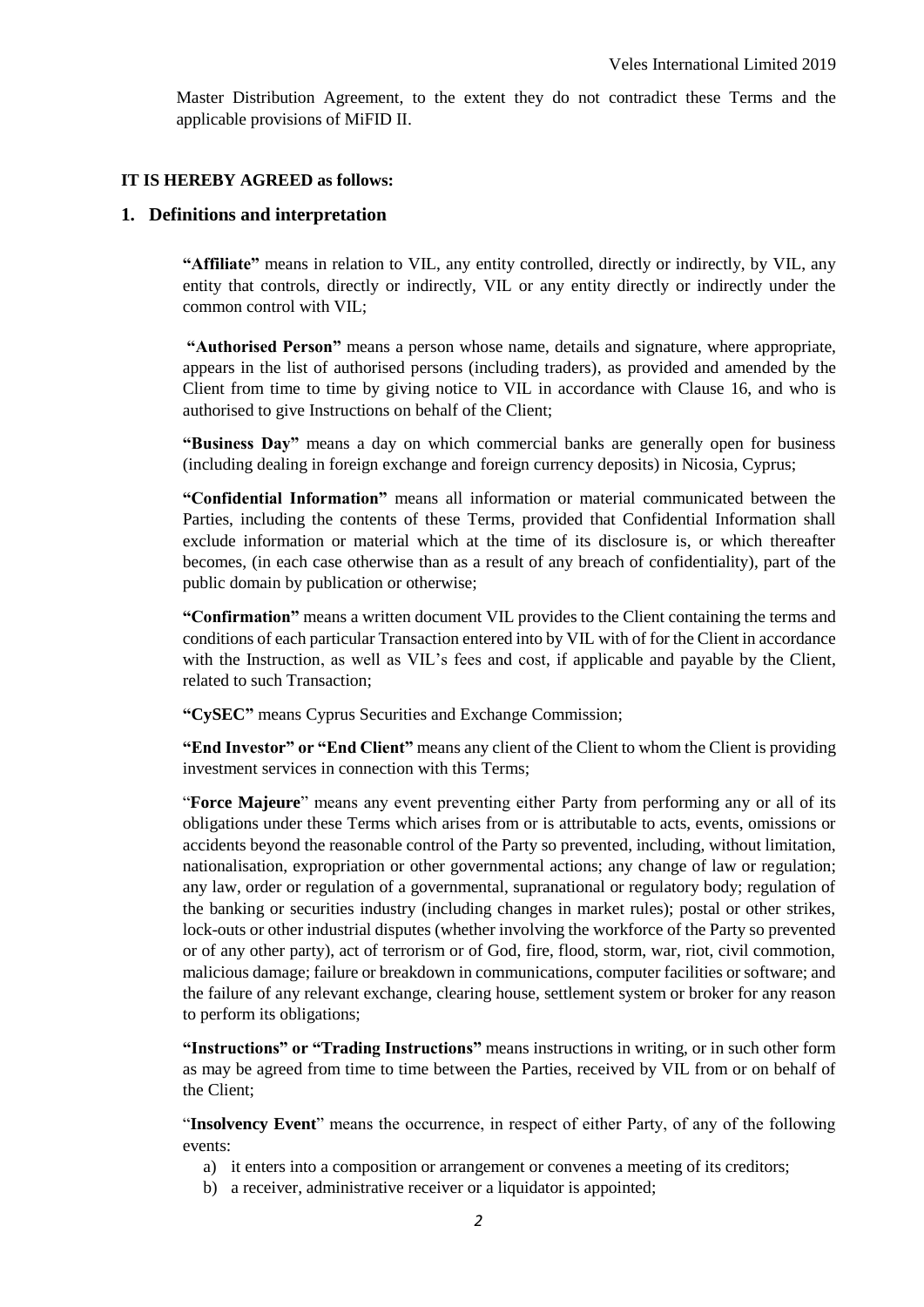- c) an order made or resolution passed for its administration or winding-up;
- d) it ceases or threatens to cease to carry on business or suspends or threatens to suspend payment of any of its debts or is deemed by statutory provision to be unable to pay its debts as and when they fall due;
- e) it makes a voluntary arrangement or composition with or for the benefit of its creditors; or,
- f) it allows, permits or does anything analogous to any of the foregoing events under applicable law;

**"Losses"** includes but is not limited to losses, damages, costs, claims, liabilities, charges, demands and expenses;

**"MiFID II"** means Directive 2014/65/EU of the European Parliament and of the Council of 15 May 2014 of 15 May 2014 on markets in financial instruments, and the applicable secondary legislation adopted in the European Union in accordance with the said Directive;

"**Personal Data**" means any information relating to an identified or identifiable natural person; an identifiable person is one who can be identified, directly or indirectly, in particular by reference to an identifier such as a name, an identification number, an online identifier or to one or more factors specific to the physical, physiological, genetic, mental, economic, cultural or social identity of that natural person;

**"Regulation S"** has the meaning given to it in the Securities Act;

"**Securities Act**" means the United States Securities Act of 1933, as amended;

**"Services"** means applicable investment and ancillary services as they are defined in MiFID II and particularly specified in Clause 3;

"**Trade Date**" means the date on which VIL entered into a Transaction with o for the Client in accordance with the Instruction;

**"Transaction"** means a transaction, such as purchase or sale of financial instrument, the terms and conditions of which are specified by the Client in the respective Instruction;

**"Termination Event"** means the occurrence at any time with respect to either Party of any of the following events:

- a) it is required by applicable law or by any competent regulatory authority to terminate these Terms;
- b) it is subject to an Insolvency Event;
- c) it is in material breach of this Terms and (if remediable) has failed to make good such breach within 20 calendar days of receipt of written notice from the other Party requiring it to do so;
- d) it is affected by Force Majeure which persists for 20 calendar days; or,
- e) it ceases to have the necessary regulatory authorisation or permission to carry on its business under these Terms.

Any terms not specifically defined in this Clause 1 shall be construed in accordance with MiFID II or, if not defined in MiFID II, applicable established market practice.

# **2. Client MiFID II categorisation, acknowledgements and consents**

2.1. For the purposes of the MiFID II and based on information obtained in respect of the Client, VIL will categorise the Client as either an eligible counterparty or a professional client for all Services. The Client will be informed on the particular categorization by separate notification. The Client hereby undertakes to acknowledge the receipt of such notification and provide VIL with the Client's written consent to its MiFID II categorization.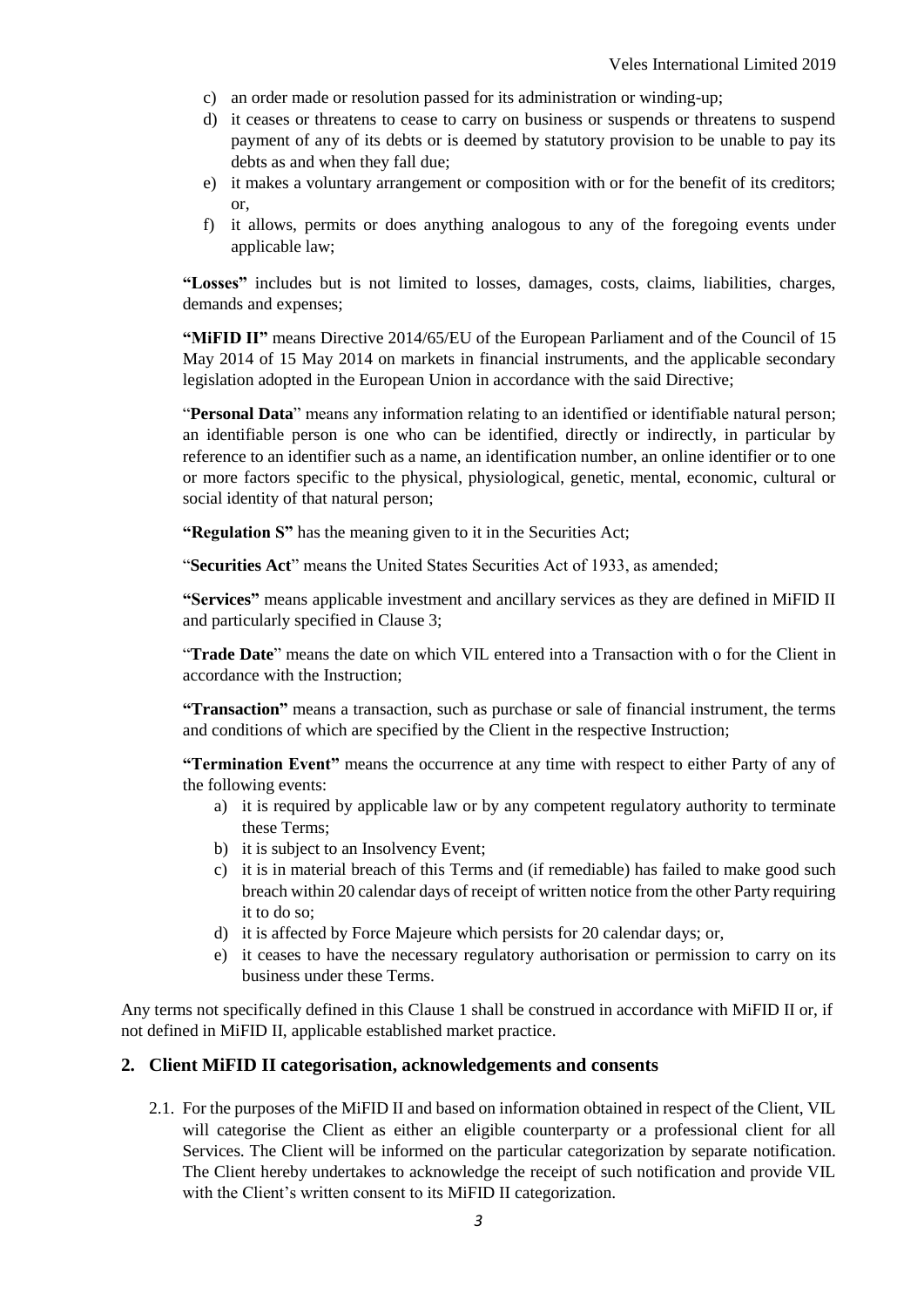- 2.2. The Client may request a categorisation with a higher level of protection under MiFID II but VIL is not obliged to provide the Services on that basis. The Client shall notify VIL immediately if, at any point, it ceases to fall within the assigned categorisation.
- 2.3. When categorising the Client as Professional Client VIL is entitled to assume that the Client has the necessary experience and knowledge necessary for thorough understanding of the outcomes of and risks involved in investing in financial instruments. For a client that is categorised as a *per se* Professional Client, VIL will be entitled to assume that the Client can financially bear the risk of loss. VIL will rely solely on the information provided by the Client in relation to assessing its knowledge, experience, investment objectives and risk tolerance. The Client agrees that it is the Client's responsibility to update VIL of any changes that may impact its knowledge, experience, investment objectives and risk tolerance.
- 2.4. The Client is hereby notified on VIL's
	- a) Risk Disclosure Statement available online on VIL's website at [http://veles](http://veles-international.com/en/Services/Regulations)[international.com/en/Services/Regulations;](http://veles-international.com/en/Services/Regulations)
	- b) Conflict of Interests Policy available online on VIL's website at [http://veles](http://veles-international.com/en/Services/Regulations)[international.com/en/Services/Regulations;](http://veles-international.com/en/Services/Regulations)
- 2.5. If categorised as Professional Client, the Client hereby consents to and acknowledges its acceptance of VIL's Order Execution Policy which is available online on VIL's website at [http://veles-international.com/en/Services/Regulations.](http://veles-international.com/en/Services/Regulations)
- 2.6. For the purposes of MiFID II, by executing these Terms the Client gives its consent for VIL
	- a) to execute its Instructions outside a Regulated Market, Multilateral Trading Facility (MTF) or Organized Trading Facility (MTF);
	- b) not to make its limit orders in shares admitted to trading on a Regulated Market, MTF or OTF which is not immediately executed under prevailing market conditions public in a manner which is easily accessible to other market participants;
	- c) provide certain information which is not addressed to VIL's clients personally by means of its websit[e http://veles-international.com.](http://veles-international.com/)

### **3. Services**

- 3.1. VIL may provide the Client with the following Services in relation to financial instruments:
	- a) reception and transmission of Instructions
	- b) execution of Instructions on behalf of the Client
- 3.2. Unless the Client is notified by VIL otherwise, VIL will execute Client's Instructions by entering into Transactions with the Client as principal.
- 3.3. It is agreed by the Parties that the Client will not rely on any VIL's recommendations, shall be fully responsible for making its own investment decisions and, notwithstanding any other provision of these Terms, VIL shall only execute Client's own investment decisions and other transactions on the express written Instructions of the Client.
- 3.4. Transactions executed under these Terms will be under the sole responsibility of the Client and hence VIL shall not be obliged to ensure that the relevant transaction or investment is suitable for the Client, satisfies Client's needs, objectives and characteristics, and the Client shall not benefit from any specific protection.
- 3.5. The Client shall be fully responsible for oversight of the interests of any its End Client and VIL shall have no liability to any End Client in any circumstances.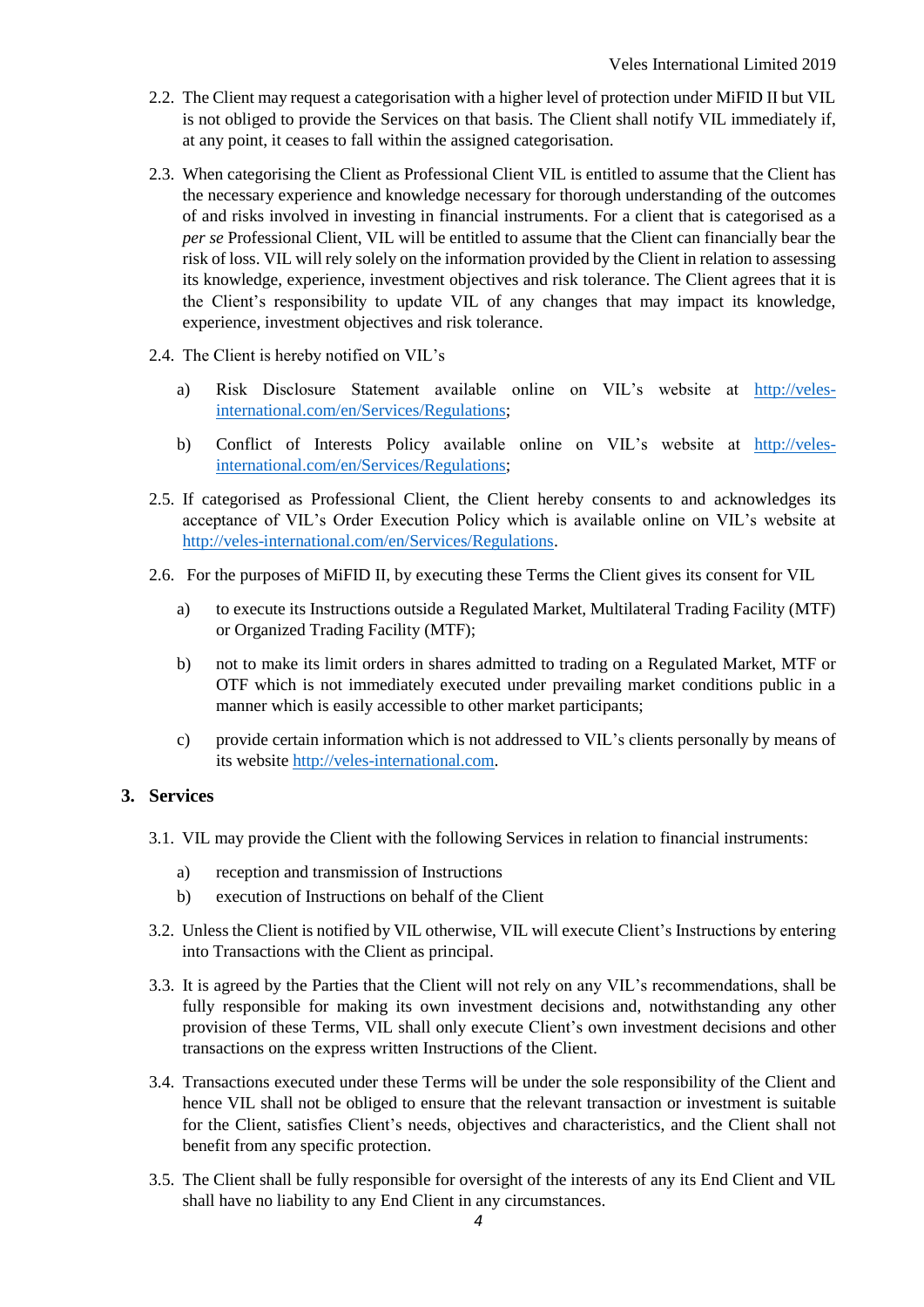3.6. For the avoidance of doubt, Services provided by VIL to the Client shall not constitute investment, tax, or other advice. However, VIL may provide the Client with general information on financial instruments and markets for information purposes only.

# **4. Trading Instructions**

- 4.1. VIL shall be entitled to rely upon any Instruction from an Authorised Person, or from such other person where VIL reasonably believes the Instruction to be from an Authorised Person, whether or not the authority of such person is then effective and without further enquiry of the Client in relation to the genuineness, authority or identity of the Authorised Person.
- 4.2. VIL reserves the right to decline to execute any Client's Instruction, in full or in part, and enter the respective Transaction with the Client where
	- a) any characteristic of such Instruction or transaction is out of scope of VIL's business including particular financial instrument, market or geographical area or VIL reasonably believes it is otherwise unable to execute such Instruction acting in good faith or
	- b) VIL reasonably believes such Instruction to be conflicting or ambiguous or was not given by an Authorised Person, or
	- c) VIL is required to do so by the CySEC, any other regulatory authority or any applicable law.
- 4.3. If VIL declines to carry out a Transaction, it shall, subject to applicable law, promptly notify the Client, but shall have no liability for any Losses incurred by the Client by reason of any omission to do so.
- 4.4. Instructions may be given in writing (including by fax or e-mail), by telephone or by means of an electronic messaging protocol or system, such as Bloomberg, via electronic links and shall not take effect unless actually received by VIL. The Client shall, on request, confirm any oral Instructions in writing, provided that VIL may accept and act on oral Instructions prior to receipt of any written confirmation if they are given by a person who is, or VIL believes in good faith to be, an Authorised Person. VIL will have no liability in respect of any acts or omissions pursuant to such Instructions if it does not seek or receive such written confirmation.
- 4.5. VIL shall acknowledge Instructions received from the Client by acting on them, as soon as reasonably practicable, and shall not be obliged to give or make any other acknowledgement of Instructions.
- 4.6. Subject to applicable law, either Party may record telephone conversations with the other Party and such recordings may be used as evidence in the event of a dispute. Specifically, such recordings shall be accepted by the Client as conclusive evidence of Instructions received by VIL from the Client.
- 4.7. Instructions shall contain:
	- a) type of Transaction (buy/sell, borrow/lend if appropriate)
	- b) financial instrument to be traded
	- c) quantity of financial instruments
	- d) price (except for market orders) or interest rate, where appropriate
	- e) payment date, delivery date or settlement date (for DVP settlement), where appropriate
	- f) all other details required for proper execution of the particular Instruction.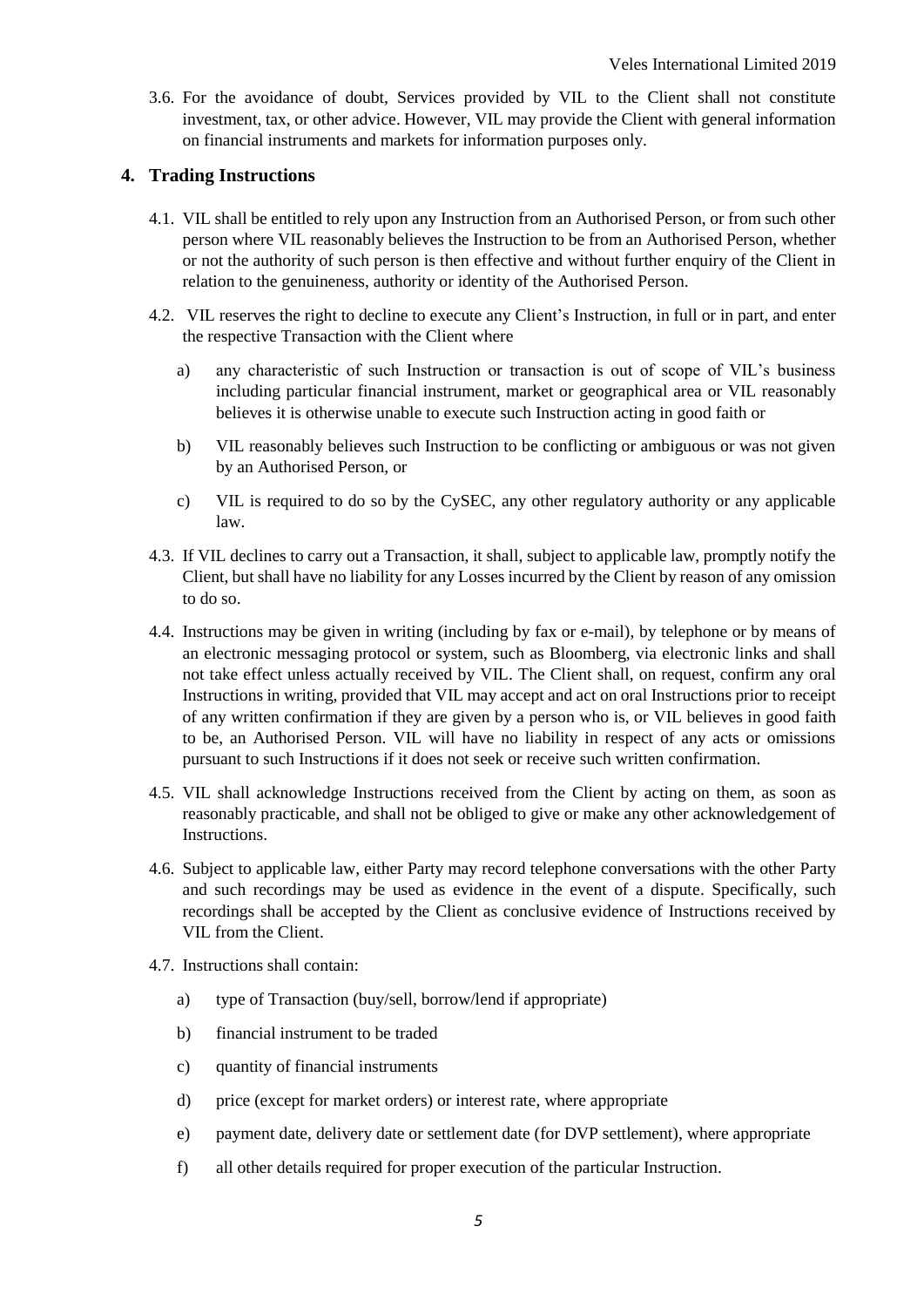- 4.8. Instructions shall be valid until their maturity as specified by the Client. Where the term of the Instruction is not specified, the maturity of the said Instruction shall be determined in accordance with applicable market rules or established practices or until the end of the Business Day.
- 4.9. The Client may cancel Instructions or change the terms and conditions thereof prior to their execution in full or in part. In case of partial execution the Client may cancel only the part of instruction that has not yet been executed.

# **5. Terms of Transactions and settlement. Confirmations.**

- 5.1. All Transactions with the Client or on behalf of the Client are subject to the rules, provisions and usages of the markets, including over-the-counter (OTC) markets and their respective clearing systems, exchanges and associations being used for the trading in relation to particular types of Transaction and financial instrument.
- 5.2. Unless otherwise is specifically agreed between the Parties, settlement of all Transactions with or for the Client must be made in accordance with the usual terms for settlement of the appropriate exchange, market or clearing house, where applicable, and/or market convention.
- 5.3. Unless otherwise is specifically agreed between the Parties, all amounts of every kind which are payable by the Client to VIL and vice versa in relation the settlement of Transactions will be payable on delivery versus payment (DVP) basis.
- 5.4. The Client shall be wholly responsible for ensuring it is able to settle any Transactions resulting from its Instructions, including making such payment, or delivery of such financial instruments, as are the subject of the respective Transaction and in a manner specified in the Transaction terms.
- 5.5. Subject to paragraph 5.7, either Party shall bear all costs and risks of payment and delivery to the other Party or its order, whether upon settlement of any Transaction or otherwise, including all applicable contract, market, clearing house or clearing firm fees or charges.
- 5.6. When VIL arranges a Transaction for the Client as an agent, the Client shall bear all costs and risks of payment and delivery by or to the Client or its order, whether upon settlement of any transaction, termination of these Terms or otherwise, including all applicable contract, market, clearing house or clearing firm fees or charges.
- 5.7. VIL, upon entering into a Transaction, VIL shall prepare the Confirmation and transmit it to the Client by facsimile, e-mail, or via Bloomberg no later than on the Business Day following the date of such Transaction. The Client shall confirm the Transaction, that is its conforming with the respective Instruction, by signing the Confirmation and returning it to VIL. Non-receipt by VIL of the Confirmation signed by the Client within one Business Day upon the Client's receipt of such Confirmation from VIL (and provided that the Client makes no objection as to the terms and conditions specified in the Confirmation) shall constitute the Client's agreement to the terms and conditions of the relevant Transaction stated in such Confirmation.
- 5.8. If the Client objects to the terms and conditions specified in the Confirmation transmitted by VIL, the Parties shall attempt to resolve such objections in good faith and within reasonable time.
- 5.9. Any payment for each Transaction shall be paid by the respective party free and clear of, and without withholding or deduction for, any taxes, registration and other fees, duties, calls and other similar costs applicable to such Transaction, except to the extent such deduction is required by the applicable law or the Transaction was entered into by VIL as an agent of the Client, in accordance with the Instruction, and the applicable agency fees and costs were specified in the Confirmation.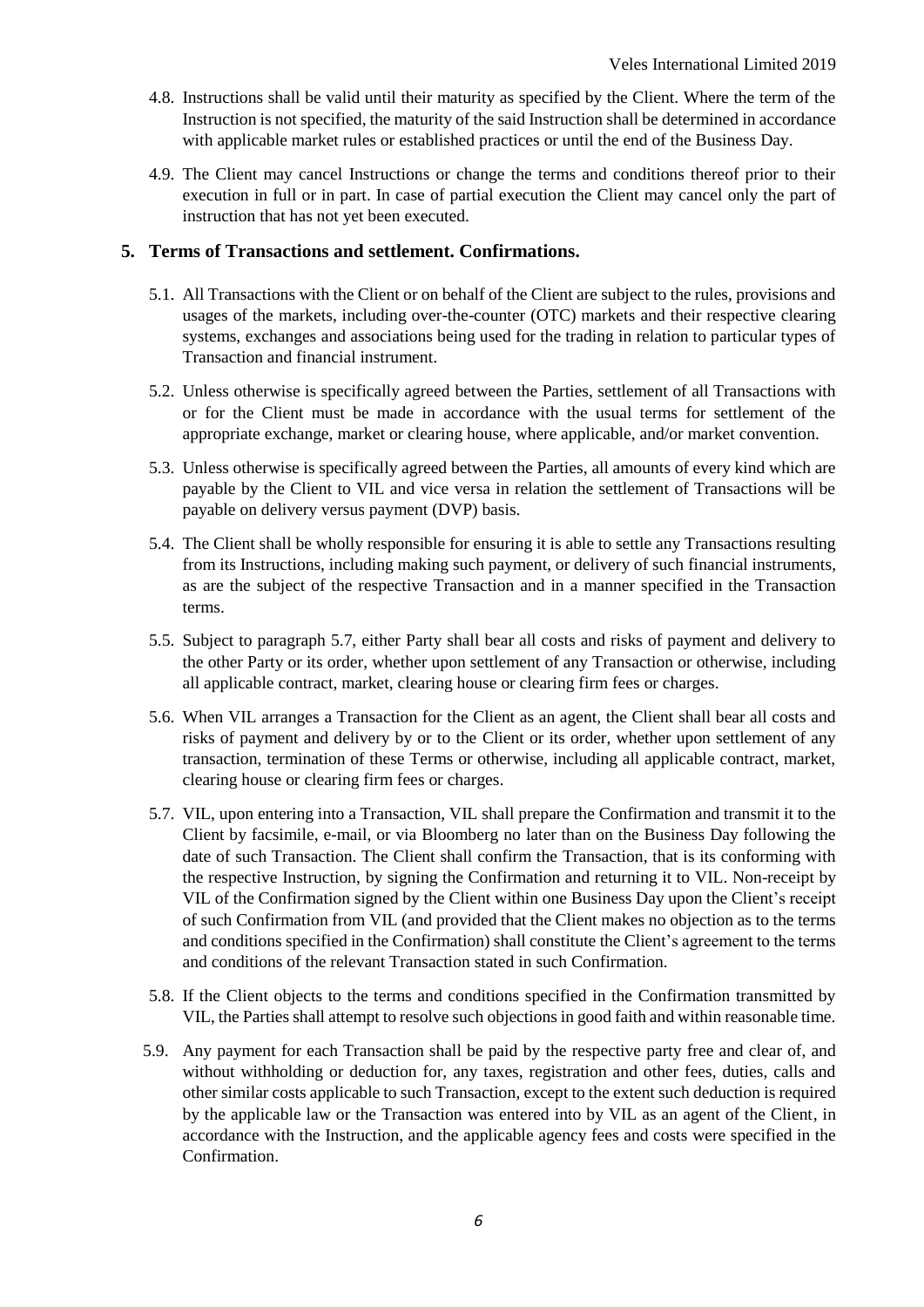- 5.10. The Parties shall execute and deliver all necessary documents and take all necessary steps to procure that all right, title and interest in the financial instruments subject to the respective transaction shall pass to the purchasing Party upon delivery of the same with full title guarantee, free from all liens, charges and encumbrances, within the term for re-registration specified in the relevant Confirmation.
- 5.11. Prior to the settlement date, each Party shall have opened all necessary accounts for settlement, ensure the availability of the financial instruments and funds on such accounts on the relevant dates and procure that such financial instruments can be transferred to these respective accounts in accordance with the terms of the relevant Transaction.
- 5.12. Unless a Transaction is terminated under these Terms or otherwise is provided for in the rules or practice of the applicable market, any interest, dividend, income or capital or other distribution on the financial instruments subject to the transaction ("Distributions") which is paid by their issuer on or after the Trade Date and which is received by the selling Party, shall be transferred by such Party to the purchasing Party not later than three Business Days after the purchasing Party has submitted to the selling party a written claim to receive the relevant Distributions provided that the Trade Date is on or before the record date by reference to which holders of the financial instruments are identified as being entitled to payment of Distributions.
- 5.13. If on any date amounts would otherwise be payable i) in the same currency and ii) in respect of the same Transaction or different Transaction(s) hereunder by each Party to the other, then, on such date, each Party's obligation to make payment of any such amount will be automatically satisfied and discharged and, if the aggregate amount that would otherwise have been payable by one Party exceeds the aggregate amount that would otherwise have been payable by the other Party, the obligation of one Party is satisfied to the extent of the other Party's obligation to make payment, and the obligation of the latter is fully satisfied and discharged. Upon the initiative of any Party the Parties shall reconcile the payable balance of the amounts of the Parties' obligations prior to the making of the relevant payment.
- 5.14. If on any date financial instruments would otherwise be deliverable i) of the same type and ISIN; and ii) in respect of the same Transaction and/or different Transaction(s) hereunder by each Party to the other, then, on such date, each Party's obligation to deliver of any such financial instruments will be automatically satisfied and discharged and, if the aggregate nominal amount of the financial instruments that would otherwise have been deliverable by one Party exceeds the aggregate nominal amount of the financial instruments that would otherwise have been deliverable by the other Party, the obligation of one Party is satisfied to the extent of the other Party's obligation to deliver, and the obligation of the latter is fully satisfied and discharged. Upon the initiative of any Party the Parties shall reconcile the balance of the amounts of the Parties' obligations prior to the making of the relevant delivery.

# **6. VIL's fees**

- 6.1. Unless otherwise is agreed upon between the Parties VIL will charge the Client the brokerage fee when it enters a Transaction for the Client as its agent. The brokerage fee will be levied in accordance with VIL's rates in effect at the time these fees are incurred or as otherwise notified to the Client, in writing, prior the Transaction is entered into.
- 6.2. All fees payable by the Client shall be due on demand and may be subject to set-off with the amounts due to the Client by VIL.

# **7. Representations and warranties**

7.1. Each Party represents and warrants, as of the date of these Terms, which representations and warranties shall be deemed to be repeated throughout the life of the Terms, that: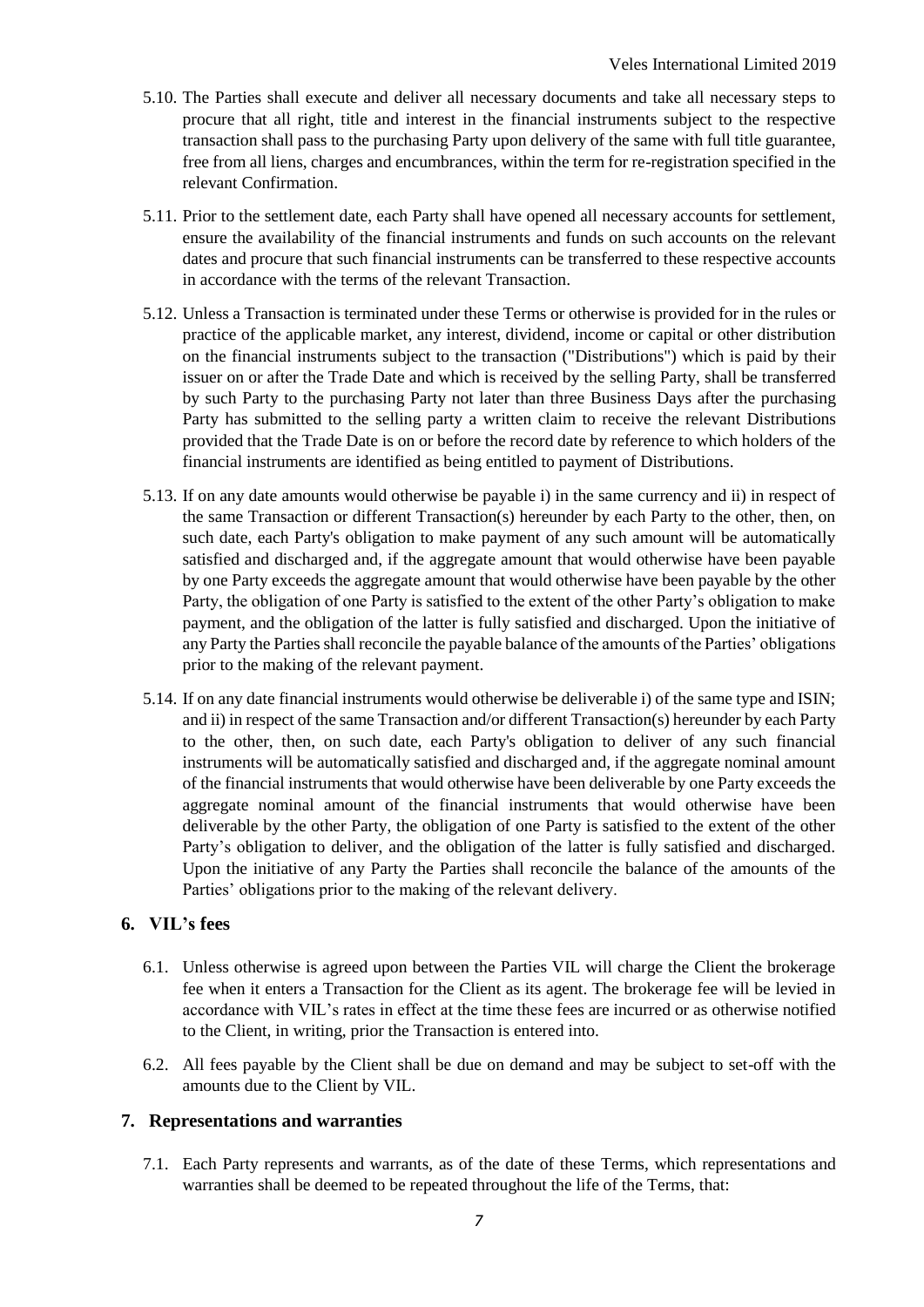- a) it has been duly incorporated and is validly existing under the laws of the Republic of Cyprus (VIL) and  $\Box$  (the Client) and has the capacity to enter into these Terms and perform its obligations under these Terms;
- b) its entry into these Terms constitute its legal, valid and binding obligations, enforceable in accordance with their respective terms and do not and will not conflict with or result in a material breach of any of the terms or provisions of, or constitute a material default under, any of its documents of incorporation or any agreement or other instrument or obligation to which it is a party, or any law, rule or regulation applicable to it;
- c) it is properly authorised, where the authorization is required by the applicable law, and has all approvals, consents, licenses, permissions, authorisations and powers necessary or appropriate to execute these Terms and to carry out all its activities hereunder in full compliance with any and all applicable laws in all relevant jurisdictions and that no permit, permission, license, consent, approval or authorisation of, or declaration to, or filing with, any governmental or regulatory authority, regulated market, or another trading venue (other than any already obtained or made) is required in connection with the execution, delivery and performance of its obligations under these Terms;
- d) there are no regulatory or legal proceedings affecting it that are pending or threatened or other circumstances that may adversely affect its ability to perform obligations under these Terms;
- e) with respect to the relationship under these Terms, it will enter into any Transaction as the true and only principal. Whereas, if duly authorised to do so, it may act as an agent in the relationship with its End Investors, within the scope of the actual authority granted to it by the agreements with such End Investors, such End Investors or other third parties will not have the right to bring any claims to the other Party or to sue the other Party on these Terms;
- f) the assets that are subject to Transactions are free from any lien, charge or other encumbrance or security interest, the financial instruments to be sold under the relevant Transaction are fully paid up and there are no moneys or liabilities outstanding or payable in respect of any such financial instruments;
- a) it complies with the applicable anti-money laundering and counter-terrorist financing regulation, as well as with the applicable financial sanctions regimes, and has the customer due diligence procedures in place required by such regulation. It is not aware of any antimoney laundering or terrorist financing investigations against it or any activity that would cause the other Party to be in non-compliance with any anti-money laundering or counterterrorist financing regulation or with the applicable financial sanctions regimes;
- b) it has appropriate corporate governance, business continuity, conflicts of interest and risk management policies and procedures in place to ensure, inter alia, it will always act to the best interests of its End Investors and preserve their assets as required by the applicable laws;
- c) it has internal policies and procedures in place, as well as appropriate contractual arrangements with the End Investors, to ensure products and services it offers or recommends to its End Investors are compatible with their needs, objectives and characteristics including the level of their relevant qualification including investment experience, education, risk tolerance and the capability to absorb possible loses;
- d) neither it nor any of its affiliates (as defined in Rule 501(b) under the Securities Act) nor any person acting on its behalf or on behalf of any of its respective affiliates nor any of its Investors has engaged or will engage in any directed selling efforts (as defined in Regulation S under the Securities Act) with respect to the financial instruments; and it, each affiliate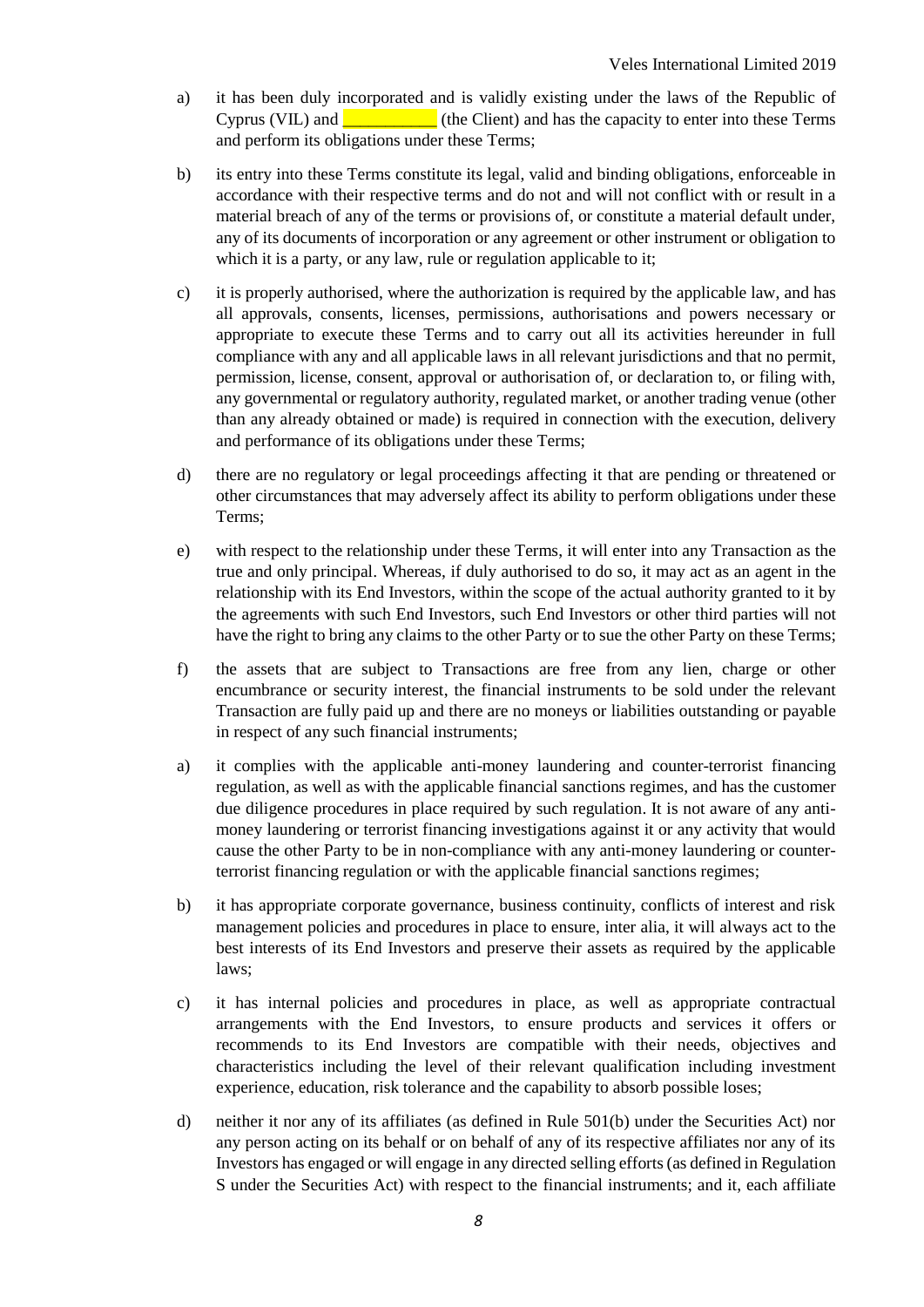and all persons acting on its behalf or on behalf of its affiliates and each End Investor have complied and will comply with the offering restriction requirements of Regulation S under the Securities Act with respect to such financial instruments and neither it nor its affiliates nor any person acting on its or their behalf nor any of its End Investors has engaged or will engage, in any form of general solicitation or general advertising (as those terms are used in Rule 502(c) under the Securities Act);

- e) it shall promptly provide to the other Party all information or documents that are reasonably necessary for such other Party to receive with a view to the proper discharge of its functions under these Terms or which the other Party may reasonably request for such purpose or which is required by any competent authority;
- f) any information or document which it provides or has provided to the other Party is, to the best of its knowledge, valid, up-to-date, accurate and not misleading in any respect;
- g) it will notify the other party immediately if any of the representations and warranties listed herein cease to be true or accurate;
- h) it is not relying upon any statements, representations, promises or undertakings whatsoever except to the extent expressly set out herein.
- 7.2. VIL represents and warrants that in the course of trading with of for the Client, VIL does not provide personal recommendations on assets or investments. Any sales and trading commentary or similar views expressed by officers, directors or employees of VIL are expressed as opinions only and do not constitute an investment recommendation.
- 7.3. The Client warrants and undertakes that, where necessary, it will take independent advice (including, without limitation, legal and tax advice) to ensure that it fully understands the provisions of these Terms and the legal and financial effects and risks of any Transactions and any statements, representations, promises or undertakings made by VIL. The Client will be responsible for obtaining any translations of documents provided by VIL for the Client's understanding of such documents.

# **8. Conflicts of interest**

- 8.1. Potential conflicts between the interests of VIL, its Affiliates, and their employees, and the interests of clients, are sometimes unavoidable. VIL is committed to identifying and managing actual or potential conflicts of interest and VIL has adopted policies and procedures to achieve this goal. Further details in relation to VIL's conflicts of interest policy is be made available on VIL's website as specified in paragraph 2.4 (b) hereto.
- 8.2. When VIL enters into Transactions with (or for) the Client, VIL may be engaging in similar trading with (or for) other clients or Affiliates of VIL subject to applicable law.
- 8.3. Any conflicts of interest VIL is not able to manage effectively shall be promptly disclosed by VIL to the Client. Subject to the CySEC rules, neither VIL nor any of its Affiliates shall be liable to account to the Client for any profit, commission or remuneration made or received from or by reason of such transactions or any connected transactions or to disclose the same or the identity of any other client or counterparty involved in such transactions.

# **9. Indemnities**

9.1. Either Party undertakes and agrees that they shall indemnify the other Party against any Losses arising out of, or in connection with or based on any inaccuracy or breach of any representations or warranties made by it herein.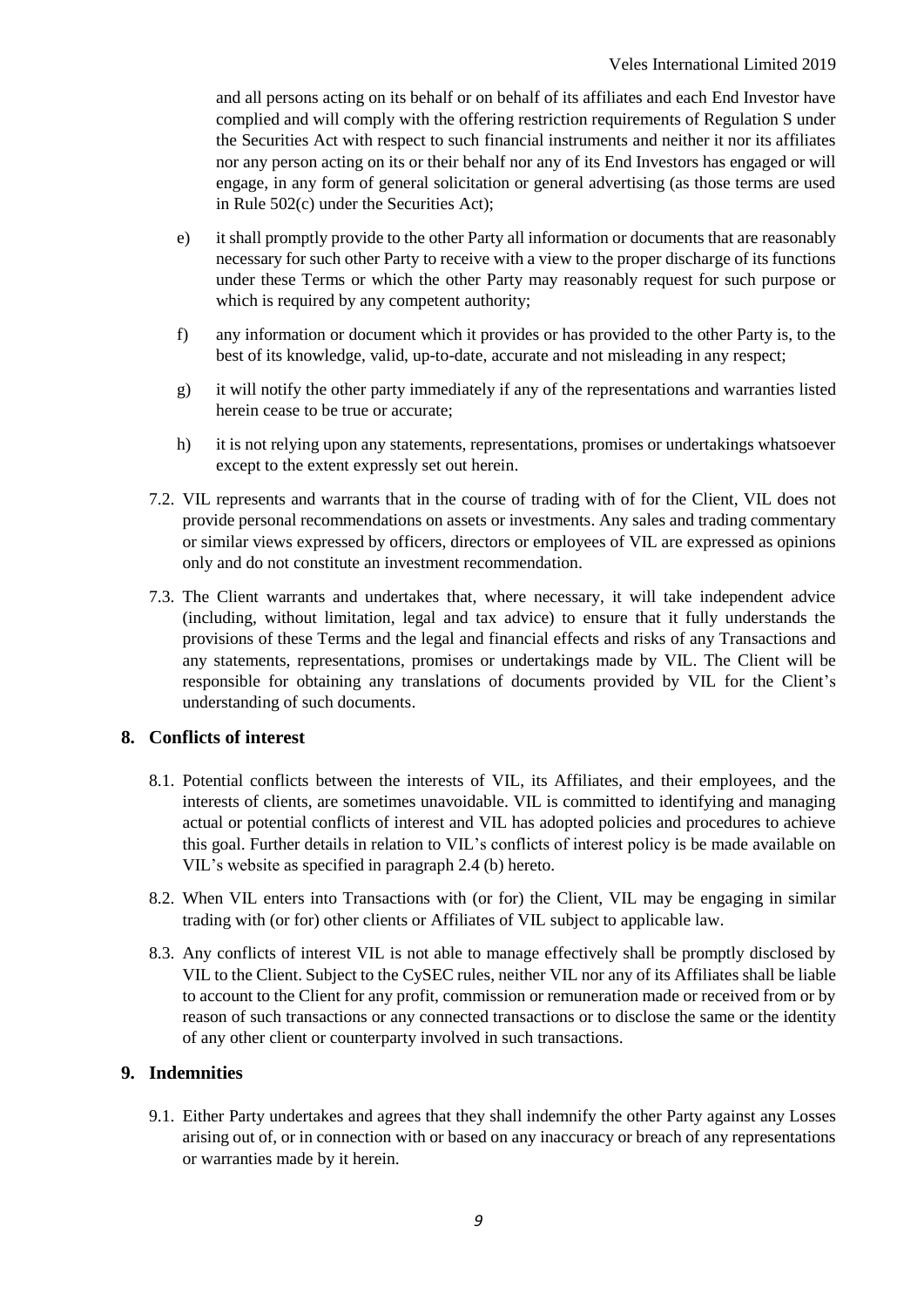- 9.2. The Client shall indemnify VIL and its directors, officers and employees against any and all Losses paid, suffered or incurred by VIL or its directors, officers or employees, directly or indirectly arising as a result of:
	- a) the performance by VIL, in good faith, of its duties under these Terms; or
	- b) VIL's relying on any Instructions and any information provided or made available to VIL by the Client, its custodian or any other agent of the Client, except to the extent that such Losses result directly from the negligence, willful default or fraud of VIL or its directors, officers or employees in providing the Services under these Terms.

### **10. Limitation of Liability**

- 10.1. VIL shall only be liable to the Client for any Losses arising under the law of contract, which are the direct result of any act or omission taken or omitted by the Client and its directors, officers or employees and constitute gross negligence, wilful misconduct, default or fraud.
- 10.2. VIL or its directors, officers and employees shall not otherwise be liable for any other Losses suffered by the Client including Losses arising from
	- a) VIL carrying out or relying on any Instructions or on any information provided or made available to VIL by the Client, its custodian or any other agent of the Client;
	- b) any delays due to market conditions or changes in market conditions; or,
	- c) any delayed receipt, non-receipt, loss or corruption of any information contained in e-mail or for any breach of confidentiality resulting from e-mail communication.
- 10.3. Either Party shall not be liable in any circumstances for any Losses that constitute indirect, special or consequential loss, or loss of profits, opportunity, goodwill or reputation in connection with or arising out of these Terms.
- 10.4. Either Party shall not be responsible for any Losses incurred after the termination of these Terms unless and to the extent that the act or omission causing such Losses can be evidenced to have occurred prior to the termination of these Terms.

# **11. Force majeure**

11.1. No Party to these Terms shall be liable for any failure or delay in performing any of its obligations under or pursuant to these Terms, and any such failure or delay in performing its obligations will not constitute a breach of these Terms, if and to the extent that such failure or delay is due to an event of Force majeure.

### **12. Non-assignment**

12.1. Neither Party may assign or transfer any of its rights and obligations under these Terms, except to a successor, without the prior written consent of the other Party.

# **13. Severability**

13.1. If any one or more of the provisions contained in these Terms are for any reason, held to be invalid, illegal or unenforceable in any respect then, to the maximum extent permitted by law, such invalidity, illegality or unenforceability shall not affect any other provision of these Terms. Furthermore, in lieu of any such invalid, illegal or unenforceable term or provision, the Parties intend that there shall be added as part of these Terms a provision as similar in terms and commercial effect to such invalid, illegal or unenforceable provision as may be possible and be legal, valid and enforceable.

# **14. Entire agreement, modification and waivers**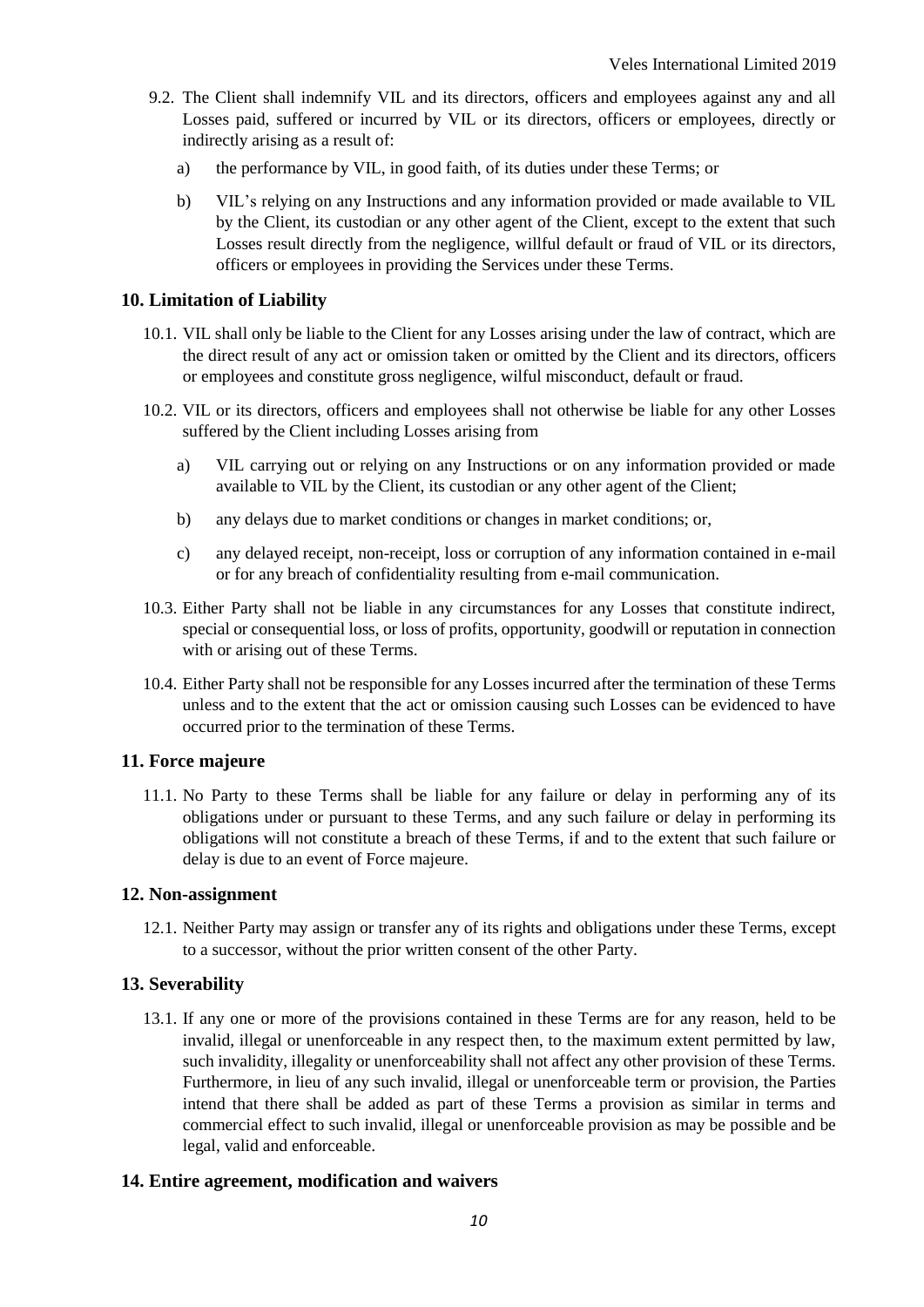14.1. These Terms constitute the entire agreement between the Parties hereto with respect to the subject matter hereof and supersedes any oral or written communications or representations or agreements relating thereto. No changes, modifications or waivers regarding these Terms shall be binding unless in writing and signed by the Parties hereto, except as explicitly provided herein.

# **15. Confidentiality**

- 15.1. Each Party shall keep both these Terms and any information relating to the Instructions and Transactions confidential, and shall not shall not disclose such information except if:
	- a) it is required to do so under applicable law;
	- b) it is so requested by regulatory or fiscal authorities or a court or tribunal of competent jurisdiction;
	- c) it is disclosed in confidence to its advisers, auditors or insurers where reasonably necessary for the performance of their professional services; or,
	- d) it is disclosed in confidence to its industry regulator or another authorised body for the purpose of compiling and publishing industry statistics or analysis.
- 15.2. Notwithstanding paragraph 14.1, VIL may disclose in confidence any information relating to these Terms to any person as may be reasonably required in order to duly perform the Services and to enforce its obligations and rights under these Terms.

# **16. Communication**

16.1. Any notice or communication under these Terms to the relevant Party shall be in writing (including by e-mail or delivered to the relevant business address) as set out in the preamble of these Terms or as otherwise notified by the Parties from time to time.

# **17. Governing law and jurisdiction**

- 17.1. These Terms and all matters relating to any non-contractual or other obligations arising out of or in connection with these Terms shall be governed by, and construed in accordance with, the law of the of the Republic of Cyprus.
- 17.2. The Parties agree that the courts of the Republic of Cyprus are the most appropriate and convenient courts to settle any disputes and the courts of the Republic of Cyprus have exclusive jurisdiction to settle any dispute relating to these Terms and any non-contractual or other obligations arising out of or in connection with these Terms (including a dispute regarding the existence, validity or termination of these Terms) or the consequences of its nullity.

# **18. Personal Data protection**

- 18.1. The Client is hereby notified and agrees that VIL may collect and process Personal Data on the Client's directors, authorized representatives and the ultimate beneficial owners for the purposes and in a way specified in the Privacy Notice which will be provided to the Client separately. The client hereby undertakes to sign, or to procure its directors, authorized representatives and the ultimate beneficial owners to sign, and return the Privacy Notices to VIL.
- 18.2. VIL will implement appropriate technical and organisational security measures to protect Client Personal Data against unauthorised or unlawful processing, accidental loss or destruction of, or damage as required by the EU data protection legislation which ensure a level of security appropriate to the risk of processing the client Personal Data that may come to VIL's possession. VIL may also use information from public or credit reference agencies to prevent fraud and money laundering, and check the identity of Client's directors, authorized representatives and the ultimate beneficial owners.